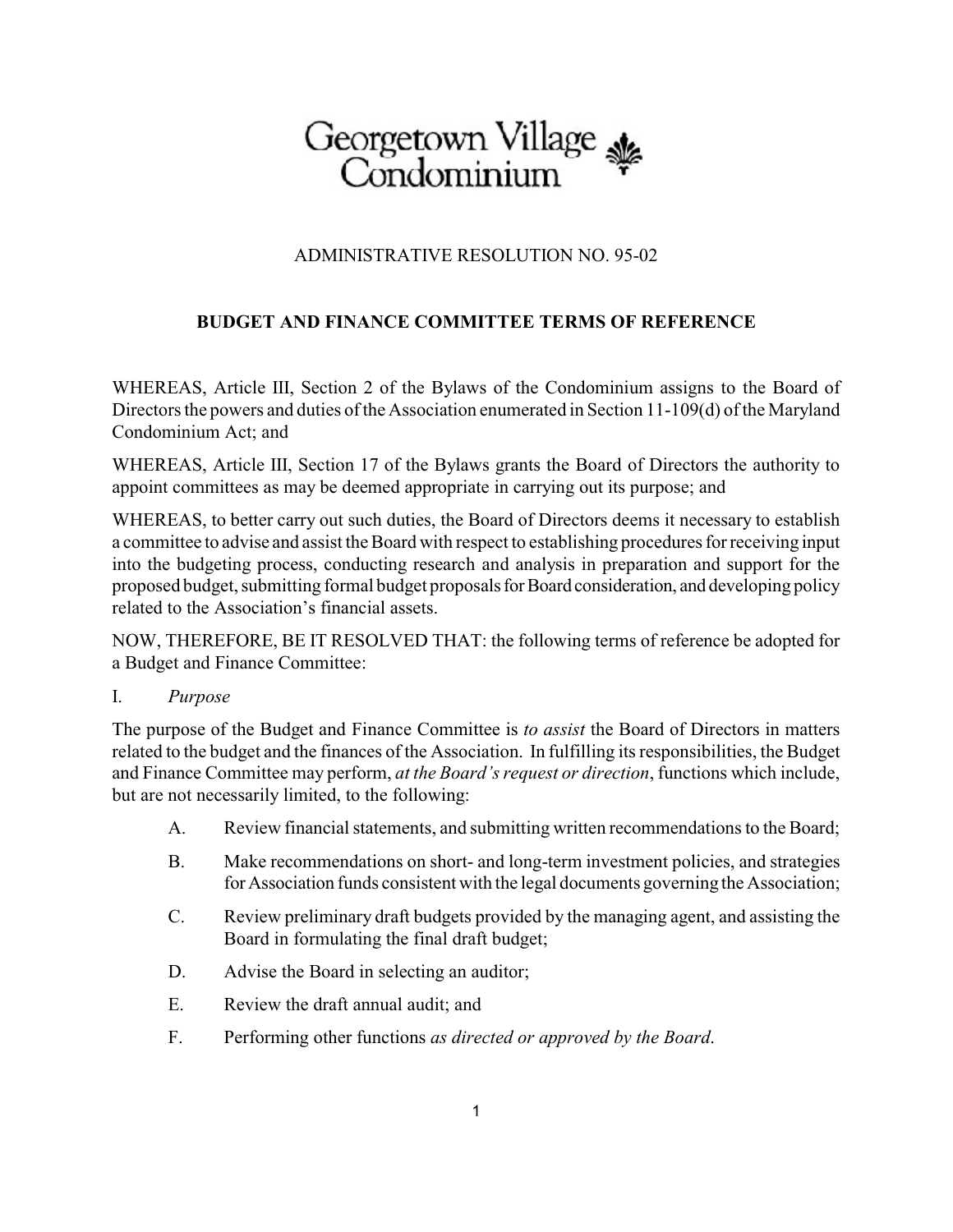- II. *Organization and Operation*
	- A. Membership: Members of the committee shall be limited to unit owners, appointed by the Board. Prospective voting members shall attend at least two consecutive meetings. Voting membership is lost after three consecutive, unexcused absences from regular meetings. Total membership shall not exceed ten (10), without approval of the Board.
	- B. Chair: The Chair shall be appointed by the President, subject to the approval of the entire Board of Directors, to serve a one year term, and shall:
		- 1. coordinate and supervise the committee activities and meetings to assure that committee responsibilities are met;
		- 2. encourage and support participation by all committee members, and ensure that such persons are kept advised of committee activities;
		- 3. prepare written committee reports for submission to the community association manager, on behalf of the Board, no later than ten (10) days prior to each Board meeting;
		- 4. familiarize the committee with its terms of reference; and
		- 5. attend Board meetings *in an advisory capacity* concerning committeeproposed motions.
		- 6. Unless, and to the extent that developments warrant, oral committee reports at monthly Board meetings are to be discouraged, in favor of submitting a monthly written report.
		- 7. Written committee reports shall identify all members attending the monthly meeting; the date, time, and place of the monthly meeting; a summary of the committee's discussion; and any recommendation(s) for specific Board action.
	- C. Vacancies: The Chair serves at the discretion of the President. A committee may vote to recommend to the President the removal of the Chair with or without cause. Vacancies created by removal, death, or by resignation of the Chair, shall be filled by an acting Chair selected by the committee membership until an appointment is made by the Association President.
	- D. Secretary: The Chair shall designate a secretary from among the members of the committee, subject to approval by the committee. The secretary shall be responsible for keeping the committee membership roster, recording minutes of all committee meetings and, in general, maintaining written documentation on committee decisions and activities.
	- E. Board Liaison: The President shall appoint a member of the Board to serve as a member of, and as the Board's liaison to, the committee, and to provide updates of